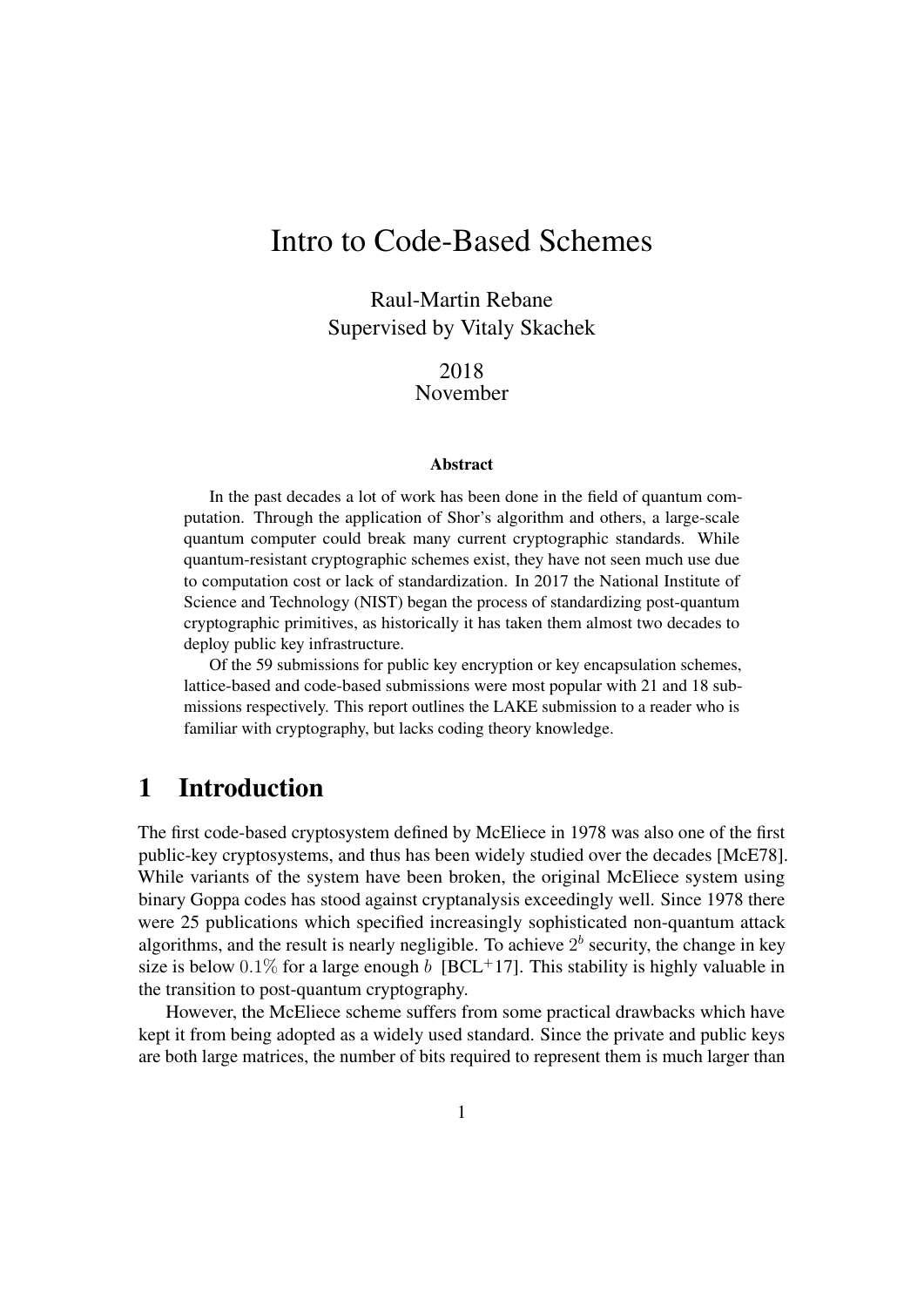schemes which provide similar levels of security. Modern coding theory tackles this issue in a number of different ways. This report details the LAKE key encapsulation scheme, which is one of the NIST candidates for post-quantum standardization  $[ABD^+17]$  $[ABD^+17]$ .

### 1.1 Linear codes

As a crash course into linear codes we will first need to establish the following basics of coding theory. Definitions from [\[cod\]](#page-6-2).

An  $(n, M)$ -code C over an alphabet F is a set of  $M > 0$  vectors (called codewords) of length  $n$  over  $F$ . Two different inputs are mapped onto two different outputs, otherwise the decoding will not be possible.

Let  $\mathbb{F} = (F, +, \cdot)$  be a finite field. An  $(n, M, d)$  code over  $\mathbb F$  is called *linear* if C is a nonempty linear vector subspace of  $\mathbb{F}^n$ . If C is a linear code of length n, dimension k and minimum distance d, we say that it is a  $[n, k, d]$  code over  $\mathbb{F}$ .

A generator matrix of a linear  $[n, k, d]$ -code is a  $k \times n$  matrix whose rows form a basis of the code.

A systematic generator matrix over  $\mathbb F$  is a generator matrix which has the form

$$
G=(I_k|A)
$$

where A is a  $k \times (n - k)$  submatrix and  $I_k$  is the  $k \times k$  identity matrix. If a systematic generator matrix exists, then it is unique.

Let C be an  $[n, k, d]$  code over a finite field  $\mathbb{F}$ . A parity-check matrix of a code C is an  $r \times n$  matrix H over  $\mathbb F$  such that for every  $c \in \mathbb F^n$ 

$$
c \in \mathcal{C} \Leftrightarrow H \cdot c^T = 0^T
$$

A syndrome of a word  $y \in \mathbb{F}^n$  is defined as

$$
s^T = \begin{pmatrix} s_0 \\ s_1 \\ \vdots \\ s_{d-2} \end{pmatrix} = H \cdot y^T
$$

where  $H$  is the parity-check matrix of  $C$ . If no errors occurred during transmission then the syndrome will contain only zeroes.

## 2 LAKE Submission

A key drawback of the McEliece cryptosystem is that its public and private keys are both matrices, which require a lot of bits to store. LAKE is a Key Encapsulation Method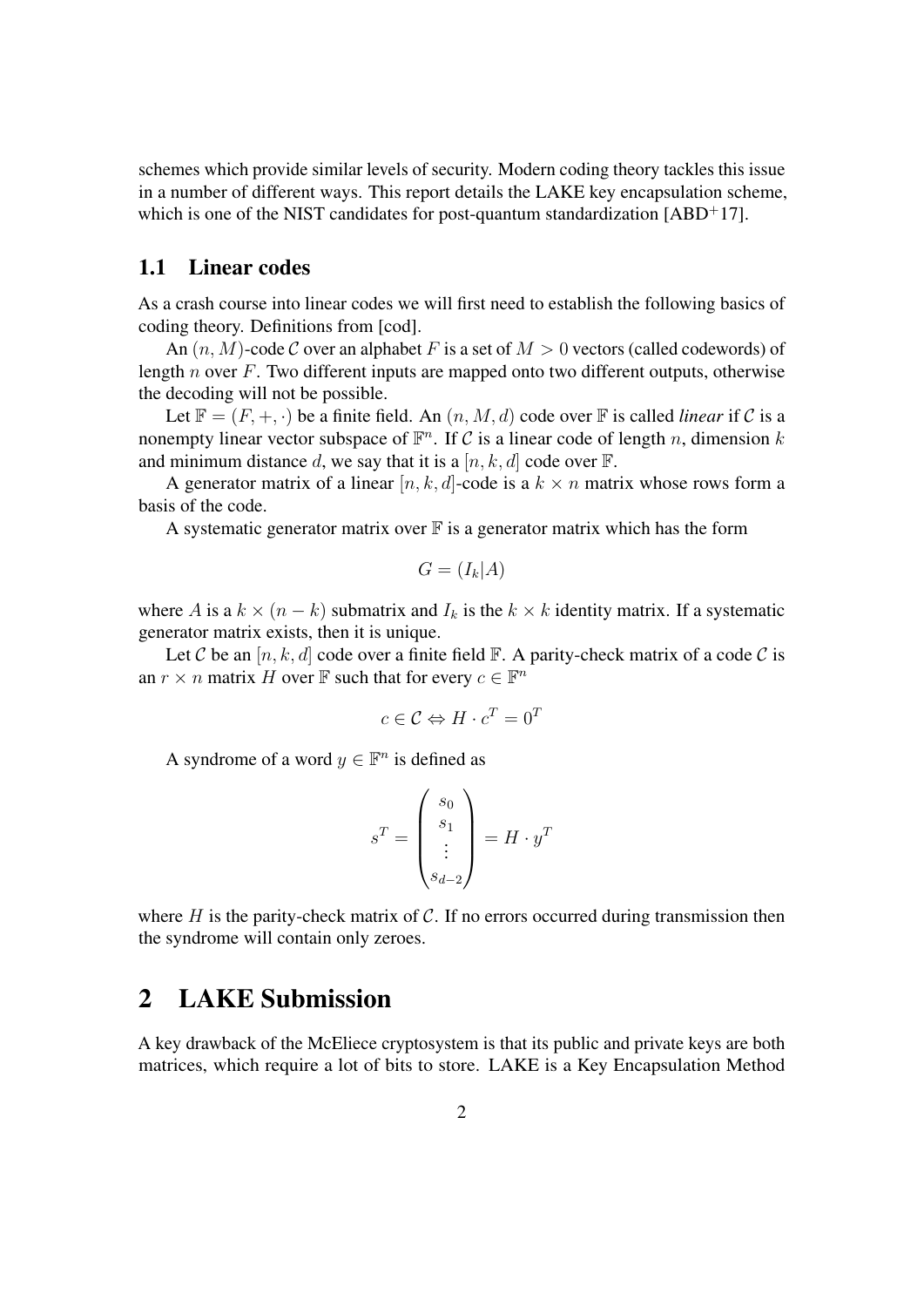(KEM) which addresses this issue by using Ideal Low Rank Parity Check (I-LRPC) codes. In their construction they public and private keys are defined by one irreducible polynomial and three vectors, which is a significant improvement.

The way this key generation is achieved is as follows: a sampled irreducible polynomial  $P \in F_q[X]$  defines a quotient ring. Then a subspace F of  $\mathbb{F}_{q^m}$  is randomly chosen, as well as two vectors  $(x, y)$  from F such that x is invertible in the quotient ring defined by P, and  $supp(x, y) = F$ . The vectors  $(x, y)$  along with P define a parity check matrix of an ideal LRPC code - by taking the polynomials defined by each vector and multiplying them with  $X$  of varying degrees, they gain a double circulant generator. The systematic form of this code can then be published along with P, resulting in  $pk = (x^{-1}y, P)$ . The pair  $(x, y)$  is kept as the secret key.

The above paragraph hopefully illustrates why we must first tackle some definitions. We begin by defining the rank metric and LRPC codes, followed by an overview of the key generation and encryption methods. We use the notation provided in [\[GMRZ13\]](#page-6-3) and  $[ABD+17]$  $[ABD+17]$ .

### 2.1 The Rank Metric and Support

The field  $\mathbb{F}_{q^m}$  can be viewed as an m-dimensional vector space over  $\mathbb{F}_q$  with a basis  $(\beta_1,\ldots,\beta_m)\in\mathbb{F}_q^m$ . We can then express every element  $x\in\mathbb{F}_{q^m}$  as a vector  $(k_1,\ldots,k_n)$ such that  $x = \sum^{m}$  $i=0$  $k_i \beta_i$ . This is similar to viewing a number as a vector of digits. As an element defines a vector, a vector  $v \in \mathbb{F}_{q^m}^n$  defines an  $m \times n$  matrix. The rank weight of a vector  $rank(v)$  is defined as the rank of the resulting vector, and the rank distance is defined as  $rd(x, y) = rank(x - y)$ .

Let  $x \in (x_1, \ldots, x_n) \in \mathbb{F}_{q^m}^n$  be a vector of rank r. We denote by E the  $F_q$ -sub vector space of  $F_{q^m}$  generated by  $x_1, \ldots, x_n$ . The vector space E is called the **support** of x.

### 2.2 LRPC and key generation

#### 2.2.1 Circulant matrices and polynomial form

To reduce the size of the key, LAKE uses codes whose generator matrices are double circulant. A circulant matrix is a square matrix in which every row is the preceeding row shifted one index to the right, that is of the form

$$
M = \begin{pmatrix} m_0 & m_1 & \dots & m_{n-1} \\ m_{n-1} & m_0 & \ddots & m_{n-2} \\ \vdots & \ddots & \ddots & \vdots \\ m_1 & m_2 & \dots & m_0 \end{pmatrix}
$$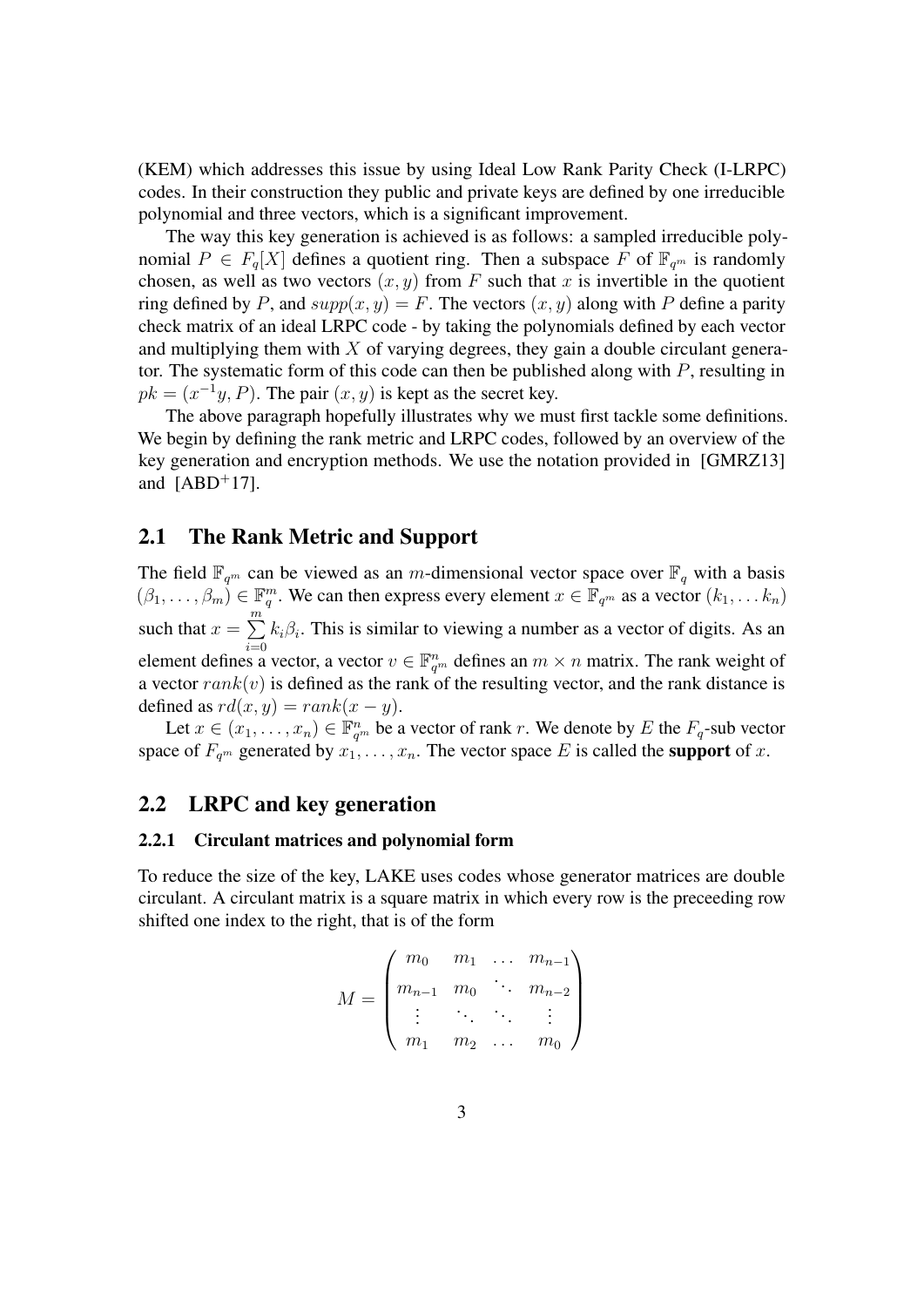Note that the set of circulant matrices  $M_n(\mathbb{F}_{q^m})$  is isomorphic to the set of polynomials with coefficients in  $\mathbb{F}_{q^m}$  modulo  $X^n - 1$ . A double circulant matrix is of the form  $M = (A|B)$  where A and B are both circulant. This allows us to efficiently define a generator matrix using only a pair of vectors.

With the link between circulant matrices and polynomial residue fields, we can define a code that is generated by a pair of polynomials  $(q_1, q_2)$ .

Let  $P(X) \in \mathbb{F}_q[X]$  be a polynomial of degree n and  $g_1, g_2 \in \mathbb{F}_{q^m}^n$ . Let  $G_1(X)$  and  $G_2(X)$  be the polynomials associated with  $g_1$  and  $g_2$  respectively.

A  $[2n, n]_{q^m}$  ideal code C of generator  $(g_1, g_2)$  is the code with the generator matrix

$$
G = \begin{pmatrix} G_1(X) & mod P \\ XG_1(X) & mod P \\ \vdots \\ X^{n-1}G_1(X) & mod P \end{pmatrix} \begin{pmatrix} G_2(x) & mod P \\ XG_2(x) & mod P \\ \vdots \\ X^{n-1}G_2(x) & mod P \end{pmatrix}
$$

When switching between the matrix form and the polynomial form, we say that  $(h_1, h_2)$  define a parity-check matrix of a code C if  $(H_1^T | H_2^T)$  is a parity check matrix of  $\mathcal C$  where

$$
H_1 = \begin{pmatrix} h_1 & mod P \\ Xh_1 & mod P \\ \vdots \\ X^{n-1}h_1 & mod P \end{pmatrix}^T H_2 = \begin{pmatrix} h_2 & mod P \\ Xh_2 & mod P \\ \vdots \\ X^{n-1}h_2 & mod P \end{pmatrix}^T
$$

Take note of the transposes. Additionally, if we have a syndrome in matrix form  $\sigma^T =$  $(H_1|H_2)(e_1|e_2)^T$  then this is defined in polynomial form as  $\sigma = e_1h_1 + e_2h_2 \mod P$ . If  $q_1$  is invertible, then under systematic form the code can be defined as

$$
\mathcal{C}=\{(x,xg),x\in\mathbb{F}_{q^m}^n\},g=g_1^{-1}g_2\bmod P
$$

#### 2.2.2 Ideal-LRPC codes

From these types of ideal codes, we use a subset called ideal LRPC codes. Let  $F$  be a  $\mathbf{F}_q$ -subspace of dimension d of  $\mathbb{F}_{q^m}$ ,  $(h_1, h_2)$  two vectors of  $\mathbb{F}_{q^m}^n$  of support F and  $P \in \mathbb{F}_q[X]$  a polynomial of degree n. A code C with parity check matrix  $H = (H_1|H_2)$  $(H_1, H_2)$  defined same as above) is an ideal LRPC code of type  $[2n, n]$ .

A key feature of this definition is the subspace  $F$ . The LAKE protocol relies on the fact that when encoding a couple of vectors  $(e_1, e_2)$  such that  $Supp(e_1, e_2) = E$  where E is a random subspace of  $\mathbb{F}_{q^m}$  of some dimension r, the result has a product subspace of  $P = \langle E.F \rangle$ . Knowing the whole space P and the space F allows recovery of the space E, which is then taken as shared key material.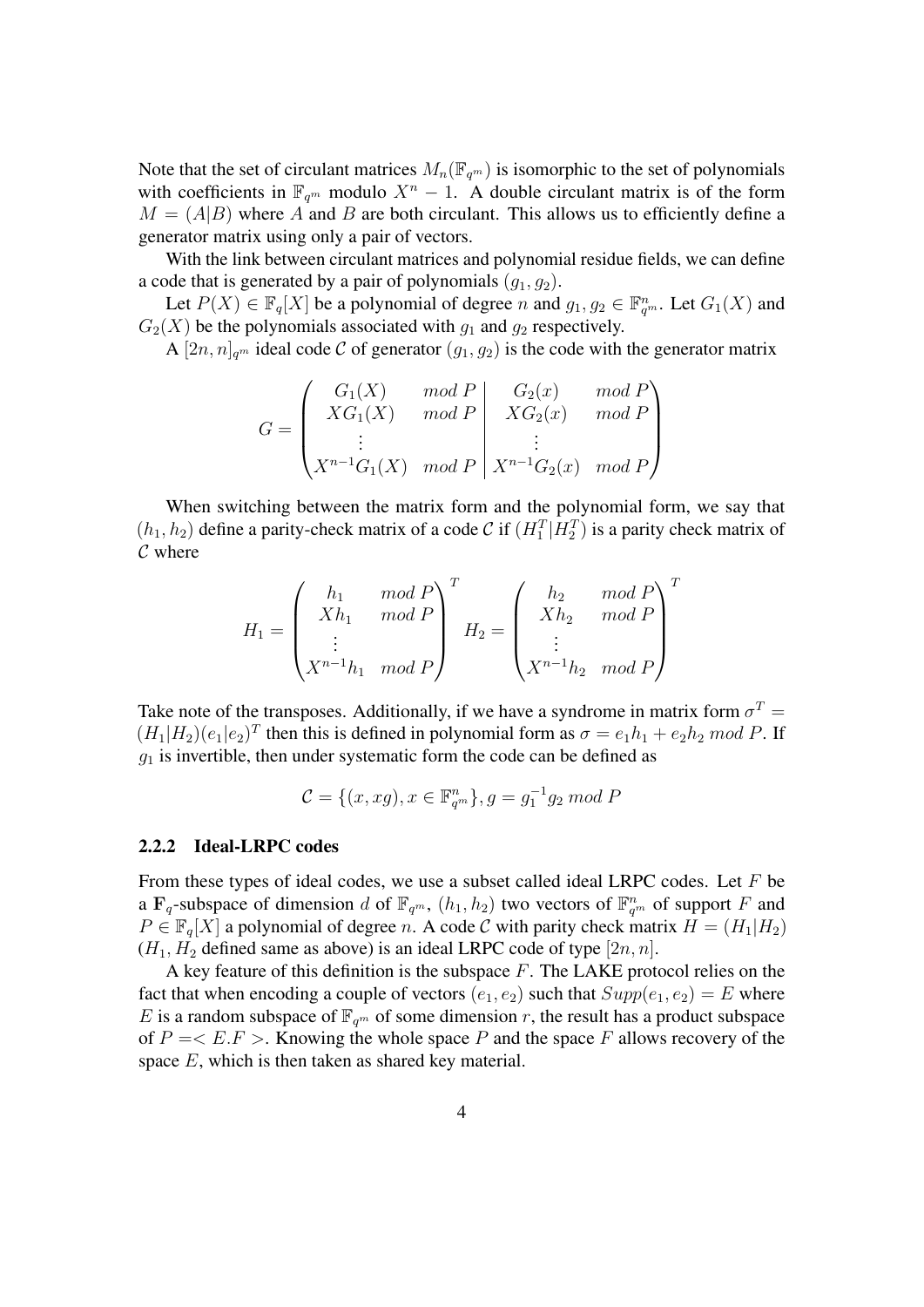#### 2.2.3 LAKE Key generation

The key generation process of LAKE is as follows

- Choose irreducible polynomial  $P \in \mathbb{F}_q[X]$  of degree n.
- Choose a subspace F of  $\mathbb{F}_{q^m}$  with dimension d uniformly at random and sample the vectors  $(x, y) \stackrel{\$}{\leftarrow} F^n \times F^n$  such that x is invertible mod P with  $Supp(x, y) = F$ .
- Compute  $h = x^{-1}y \mod P$ . Recall that this defines the systematic version of the parity-check matrix of an ideal code. In a subsequent section we will discuss how this provides indistiguishability.
- $pk = (h, P)$  and  $sk = (x, y)$

### 2.2.4 LAKE Key Encapsulation

To encapsulate a shared key, a subspace E of  $\mathbb{F}_{q^m}$  with dimension r is uniformly chosen. From that subspace two vectors  $(e_1, e_2)$  are sampled such that  $Supp(e_1, e_2) = E$ . The vectors are then encoded,  $c = e_1 + e_2h \mod P$  and sent. The shared key  $K := H(E)$ is taken as a hash of  $E$ , as the owner of the secret key is able to decode  $E$  from the message. It is unclear from the submission of the protocol how one is supposed to hash the subspace. The hash function in the submission is modeled as a random oracle, but in the real world there needs to be an agreed representation for the subspace that could then be hashed.

The owner of the secret key can uncover  $E$  from  $c$  using an efficient constant-time decoding algorithm. The description of the decoding algorithm is beyond the scope of this work.

#### 2.3 Hardness

LAKE requires that an adversary can't recover the subspace  $E$  efficiently without knowledge of F. The argument why this could be hard comes from the Rank Syndrom Decoding (RSD) problem, which states that given a matrix H, a syndrome  $\sigma$  and a weight  $\omega$  it is hard to sample a vector x with weight lower that  $\omega$  such that  $Hx^T = \sigma^T$ . This problem has been studied with some positive results - namely if there exists a ZPP (Zero-error probabilistic polynomial-time) algorithm for solving RSD, then ZPP=NP [\[GZ16\]](#page-6-4).

The version of the above problem for ideal codes can be shown to be equivalent to another problem called the Ideal-Rank Support Recovery problem. The problem states that given a vector  $h \in \mathbb{F}_{q^m}$ , a polynomial  $P \in \mathbb{F}_q[X]$  of degree n, a syndrome  $\sigma$  and a weight  $\omega$ , it is hard to recover the support E of dimension lower than  $\omega$  such that  $e_1 + e_2h = \sigma$  mod P where  $e_1$  and  $e_2$  are sampled from E. Due to the simplicity of the scheme this problem almost directly corresponds to the LAKE protocol.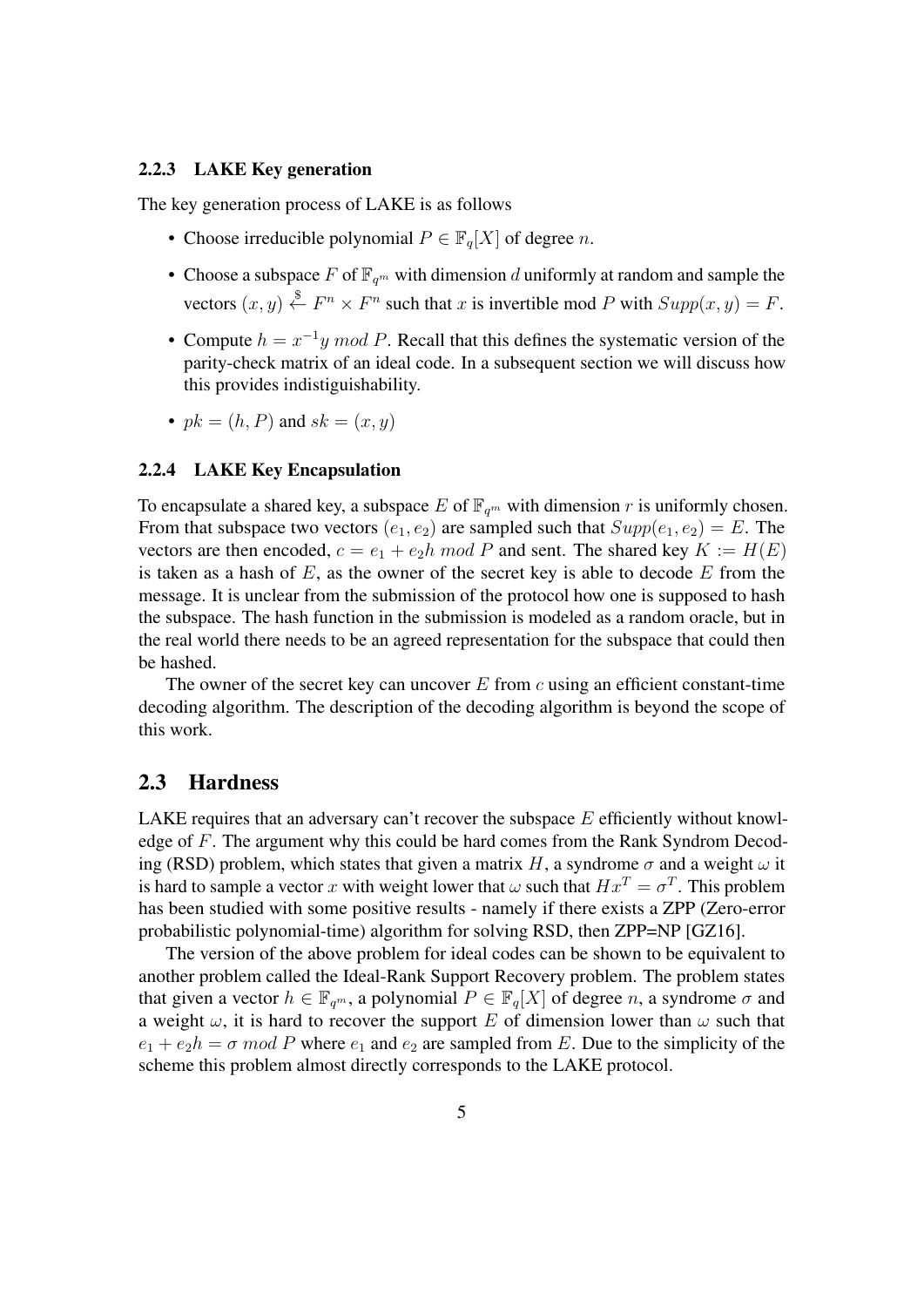## 2.4 Indistinguishability

In the key generation section we stated that the systematic version of the parity-check matrix provides indistinguishability. The authors of LAKE don't seem to have reduced this to any proven hard problem, but instead simply claim that given  $P$  and the systematic form  $h$  it is hard to determine whether  $h$  is an ideal LRPC code of weight  $d$  or a random ideal code.

## 2.5 Performance

Below is a table comparing different security levels of the LAKE key encapsulation method and the Classic McEliece cryptosystem, another NIST submission which is the Niederreiter dual version of the McEliece system with emphasis on long-term security. The data is taken from the first round of performance benchmarks of the NIST submissions [\[oST18\]](#page-6-5). While McEliece has benefits in its very high encapsulation/decapsulation speed and small ciphertext size, these slight gains are offset by the vast difference in both public and private key sizes.

| Name              | Keygen cycles | EC     | DC.     | SK.   | PК      | <b>CT</b> |
|-------------------|---------------|--------|---------|-------|---------|-----------|
| lake1             | 2561456       | 448068 | 1945452 | 40    | 423     | 423       |
| lake2             | 2918264       | 478172 | 3158524 | 40    | 636     | 636       |
| lake3             | 2768236       | 530908 | 4328524 | 40    | 826     | 826       |
| mceliece6960119   | 839556968     | 174276 | 321580  | 13908 | 1047319 | 226       |
| mceliece839556968 | 1198956300    | 185368 | 342640  | 14080 | 1357824 | 240       |

| EC        | <b>Encapsulation cycles</b> |
|-----------|-----------------------------|
| DC        | Decapsulation cycles        |
| SK.       | Secret key size (bytes)     |
| <b>PK</b> | Public key size (bytes)     |
| CT        | Ciphertext size (bytes)     |

## 3 Summary

Coding theory is currently one of the best ways to achieve post-quantum security, second only to perhaps lattices. This report detailed the design of a modern coding theory based scheme, LAKE, and outlined its strengths compared to the classic McEliece cryptosystem.

## References

<span id="page-5-0"></span>[ABD<sup>+</sup>17] Nicolas Aragon, Olivier Blazy, Jean-Christophe Deneuville, Philippe Gaborit, Adrien Hauteville, Olivier Ruatta, Jean-Pierre Tillich, and Gilles